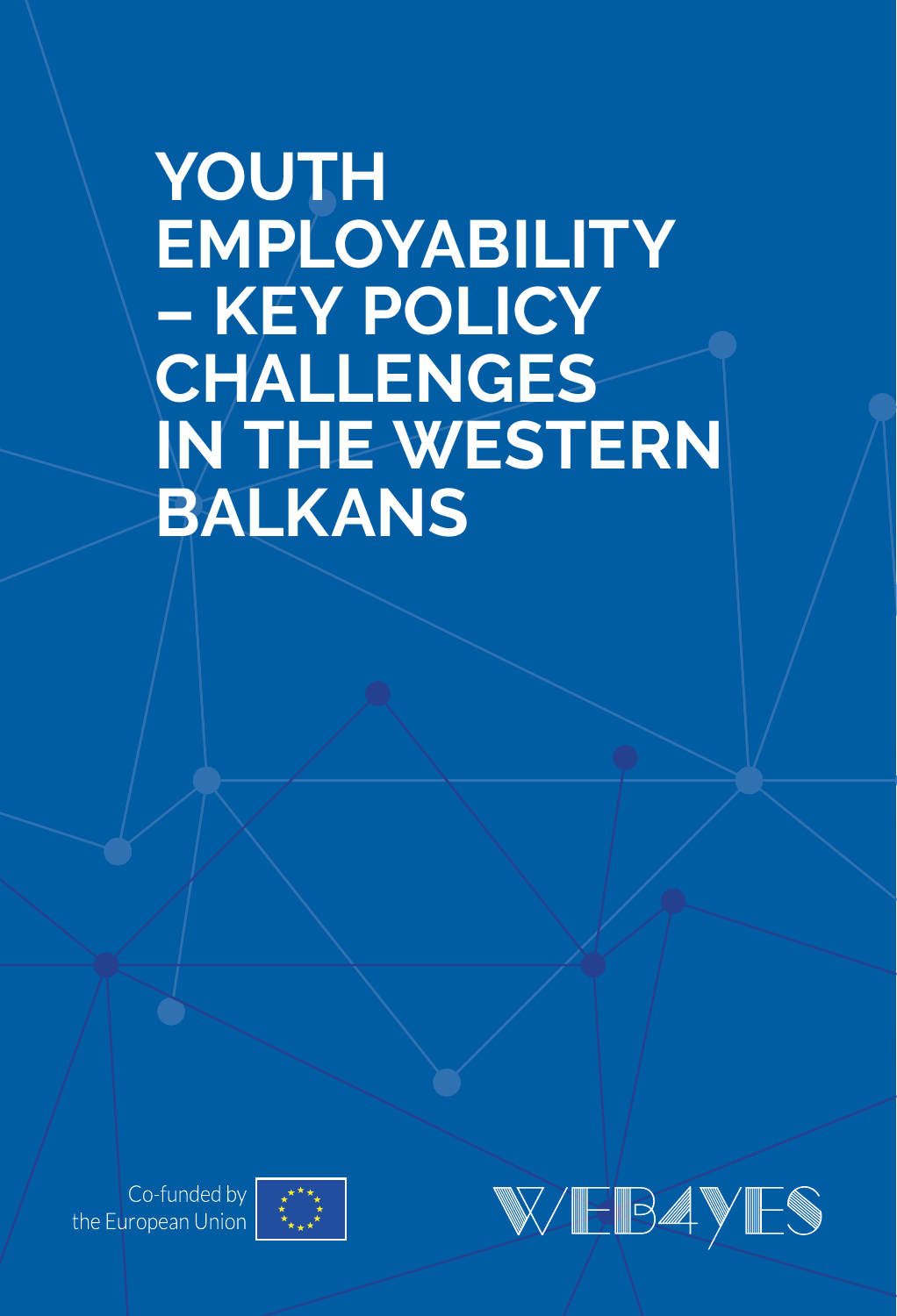# **YOUTH EMPLOYABILITY – KEY POLICY CHALLENGES IN THE WESTERN BALKANS**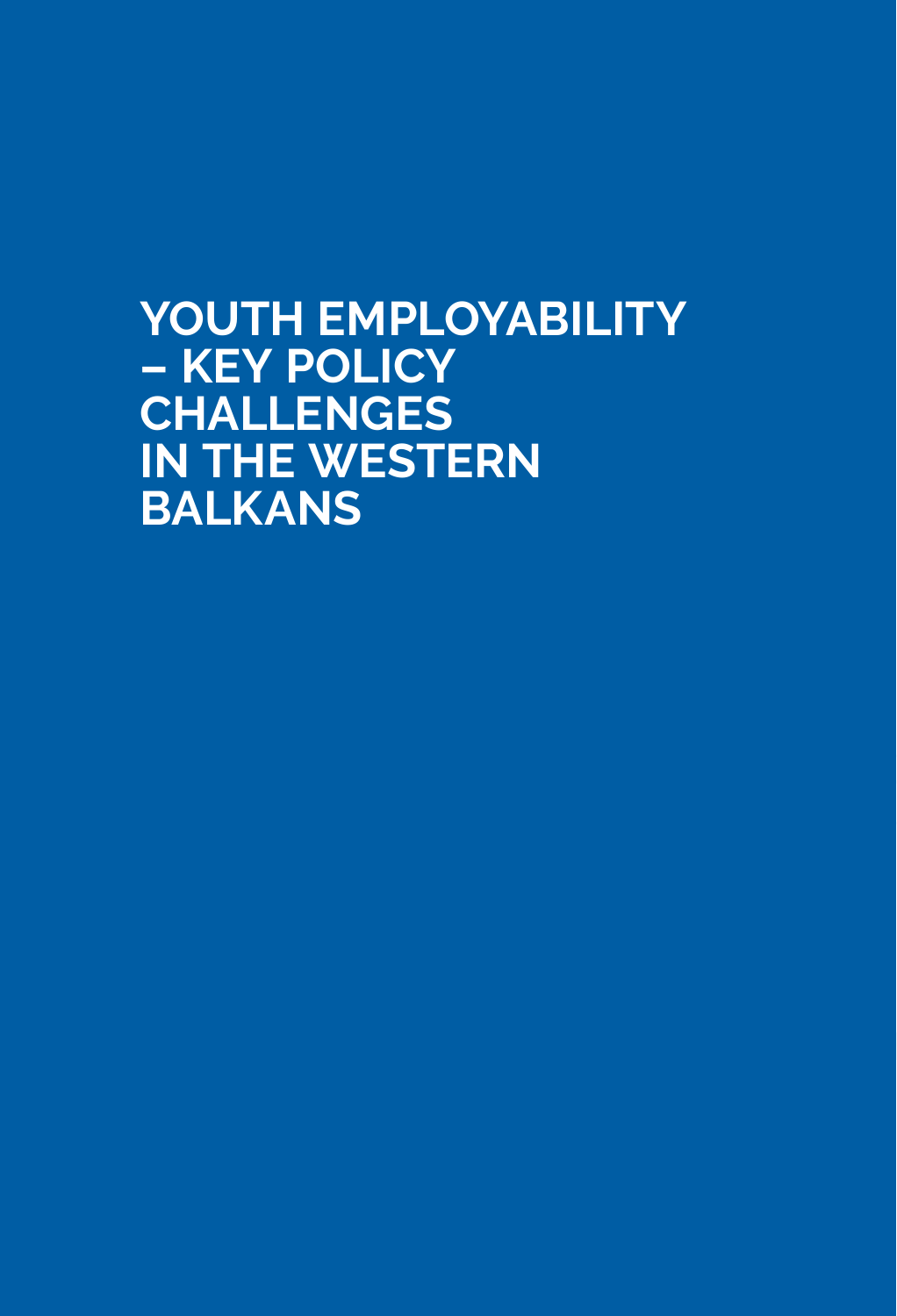PUBLISHER: Belgrade Open School 5/16 Masarikova street 11000 Belgrade, Serbia Phone: + 381 11 30 61 341 Fax: +381 11 36 13 112 Web: www.bos.rs

www.web4yes.eu

ON BEHALF OF THE PUBLISHER: Vesna Đukić

AUTHOR: Aleksandra Đurović

CONTRIBUTORS: Ajka Rovčanin, Ivona Krstevska, Irena Topalli, Jelena Manić Radoičić, Jovana Duković-Milović and Valmir Xhemajli.

REVIEWER: Ivana Aleksić

PROOFREAD BY: Ivana Andrić

PRINTED BY: Dosije

PRINT RUN: 200

YEAR: 2018

ISBN:

Co-funded by the European Union



The European Commission support for the production of this publication does not constitute an endorsement of the contents which reflects the views only of the authors, and the Commission cannot be held responsible for any use which may be made of the information contained therein.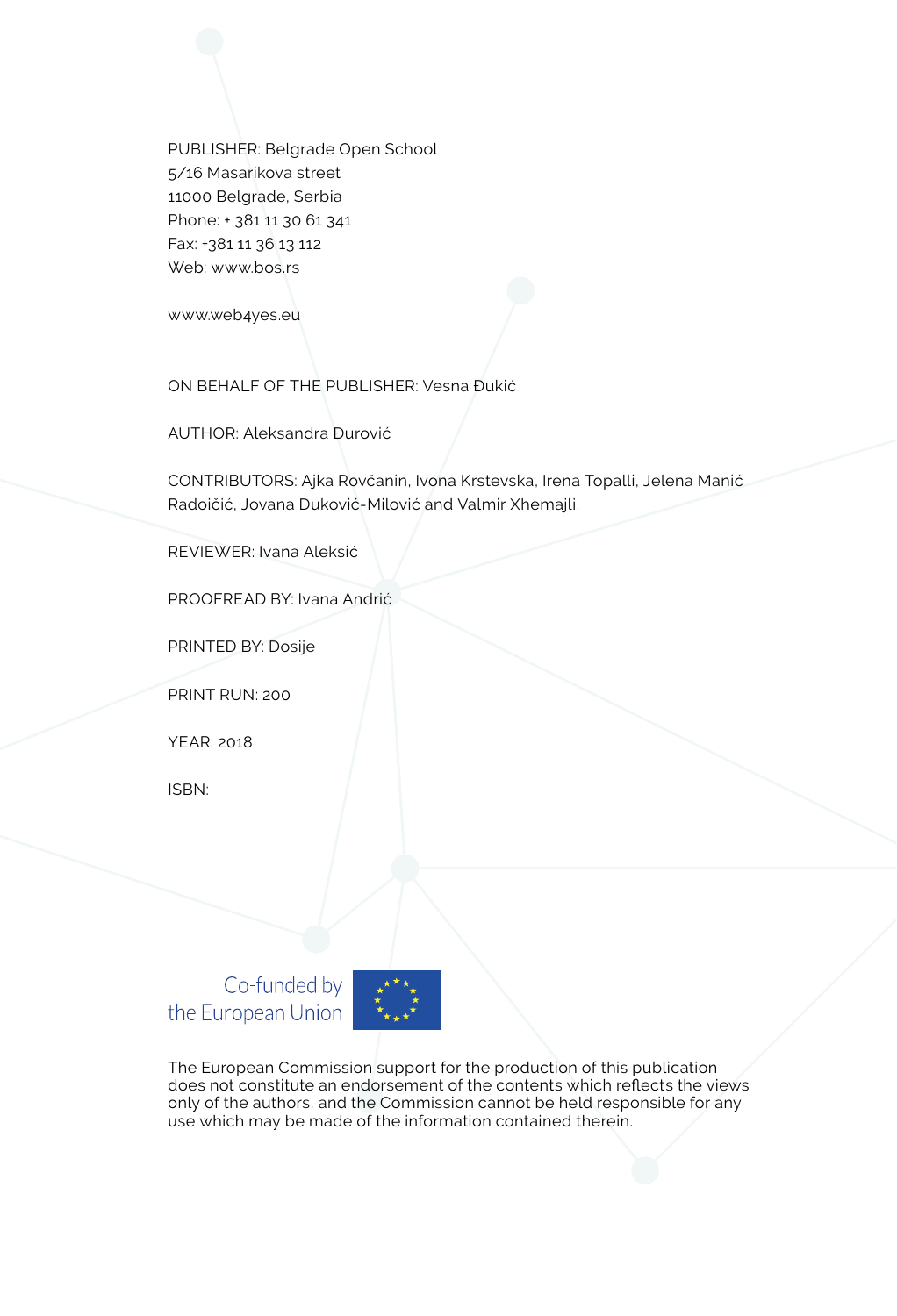Voung people in the Western Balkan countries face numerous<br>
difficulties in the process of transition from education to the<br>
labour market. One of the key barriers they encounter is the<br>
lack of skills that would belo them difficulties in the process of transition from education to the lack of skills that would help them navigate through the modern and dynamic world of work and obtain a favourable job.

Three types of services have been identified as particularly significant in supporting youth employability and developing muchneeded skills: **career guidance, traineeships and employability**  skills training. Previous research studies<sup>1</sup> indicate that they could be effective in improving skills and their importance has been recognized in relevant strategic documents.<sup>2</sup>

The civil society organizations that work with young people in the Western Balkan region are often involved in the area of youth employability as service providers<sup>3</sup> – delivering career guidance services and employability skills training, and mediating between employers and young people in organizing traineeships. Apart from providing services, civil society organizations can provide significant input in decision- and policy-making processes. The role of civil society organizations in providing services for improving youth skills, and their experience in working directly with young people should be recognized and used to feed into policy documents. This document **reviews the key youth employability policy challenges** based on the comparative analysis, with the aim to map the areas of potential **cooperation between civil society organizations and public institutions in the Western Balkans** and thus contribute to alleviating youth unemployment.

**Desk research was carried out** in the process of data collection, followed by **consultations with relevant stakeholders** individually and within the National Fora on Youth Employment established under this project in each of the countries as platforms for structural dialogue among key stakeholders in the field. Within the Regional Forum on Youth Employment organized in Skopje from 20 to 21 June 2018, the findings and recommendations of this document were discussed by more than 70 representatives of public institutions, business sector and civil society organizations dealing with youth employment from the Western Balkans.

Based on the analytical report and regional and national consultations with key stakeholders, **five key policy challenges**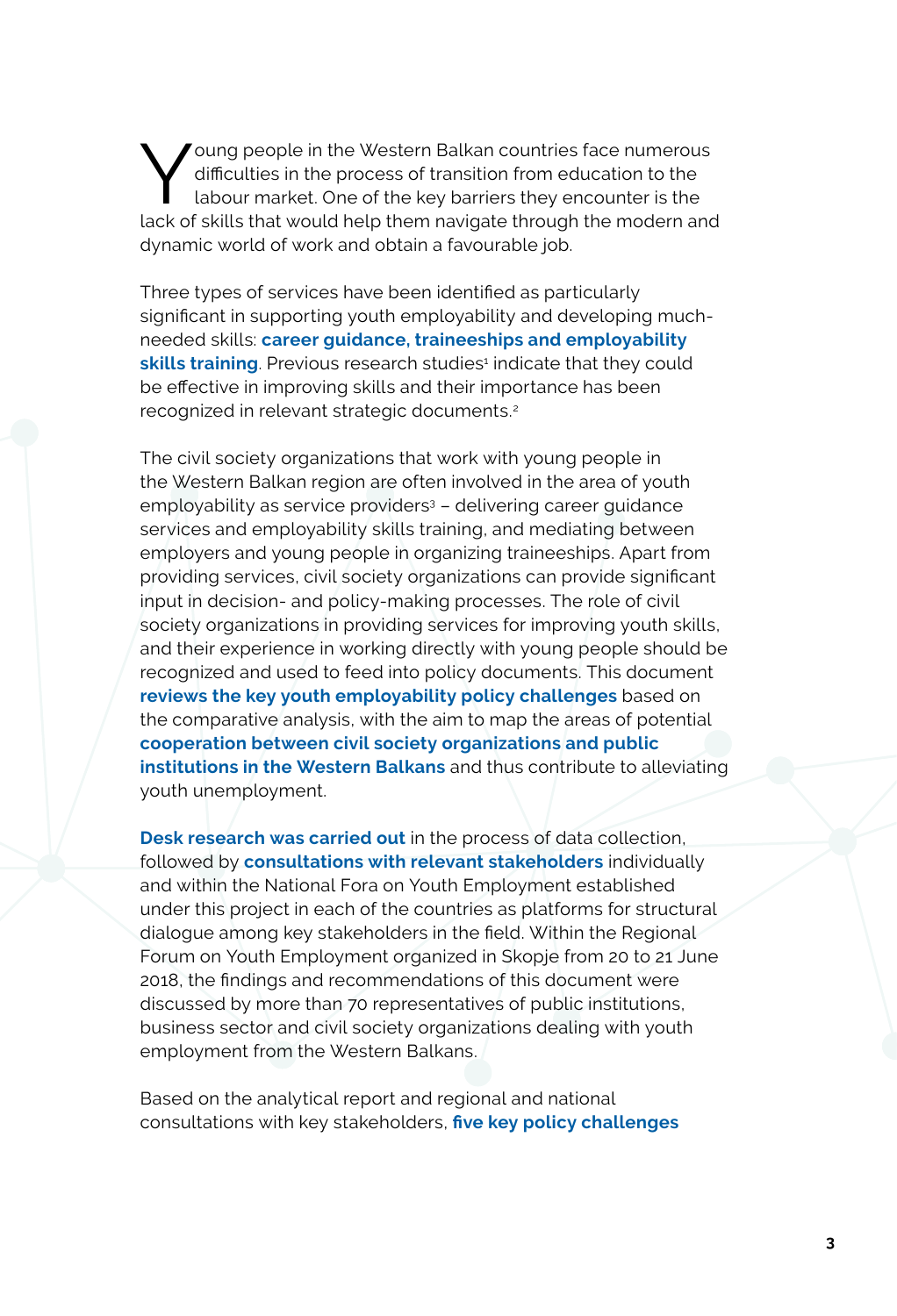in this area relevant to all Western Balkan countries have been articulated:

- # 1. Young people do not have access to quality career services that would help them acquire career management skills.
- # 2. The lack of coordination and cooperation among the key stakeholders hinders young people from easily identifying which career guidance services are available to them.
- # 3. Youth access to reliable career-related information is limited.
- #4. The quality of traineeships undertaken by young people is not ensured.
- # 5. Training on youth employability skills is not fully utilized.

Following the review of the challenges is the set of recommendations for cooperation between public institutions and civil society organizations at the national and regional level.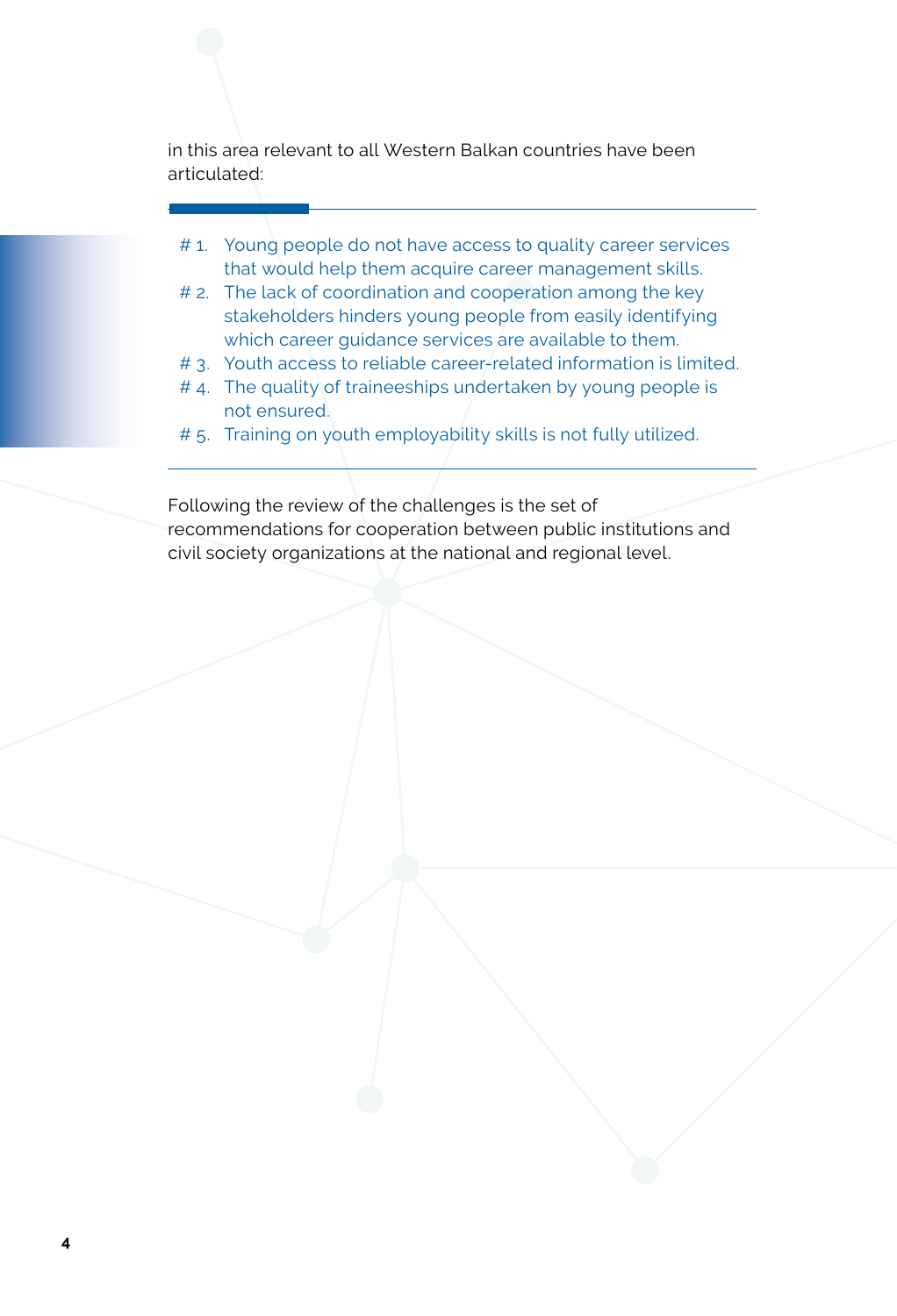**# 1.Young people do not have access to quality career services that would help them acquire career management skills.**

In order to make career decisions and manage transitions between education, training and employment opportunities,<sup>4</sup> it is vital for young people to develop **career management skills**. In other words, they need skills to gather information regarding their capacities, competences and interests, to determine their education pathways and occupations, and to analyse and organise that information.

**However, many young people in the Western Balkans are still not involved in career guidance services (career information, career counselling and career education) which would help them obtain required skills.** For example, around two-thirds of young people in Serbia report that they have not been involved in career guidance services.5 The conclusion of the recent report on career guidance in Albania<sup>6</sup> is that there is "only limited and fragmented understanding of career guidance concept" and that it is neither well represented in the curriculum nor sufficiently available to students of public universities.

In addition to the availability of career guidance services, their quality also poses a challenge. Quality assurance has been defined as a priority in strategic documents in some countries. However, in most of the Western Balkan countries **there is no established mechanism for ensuring the quality of services, particularly for ensuring that young people who receive those services actually do develop career management skills.**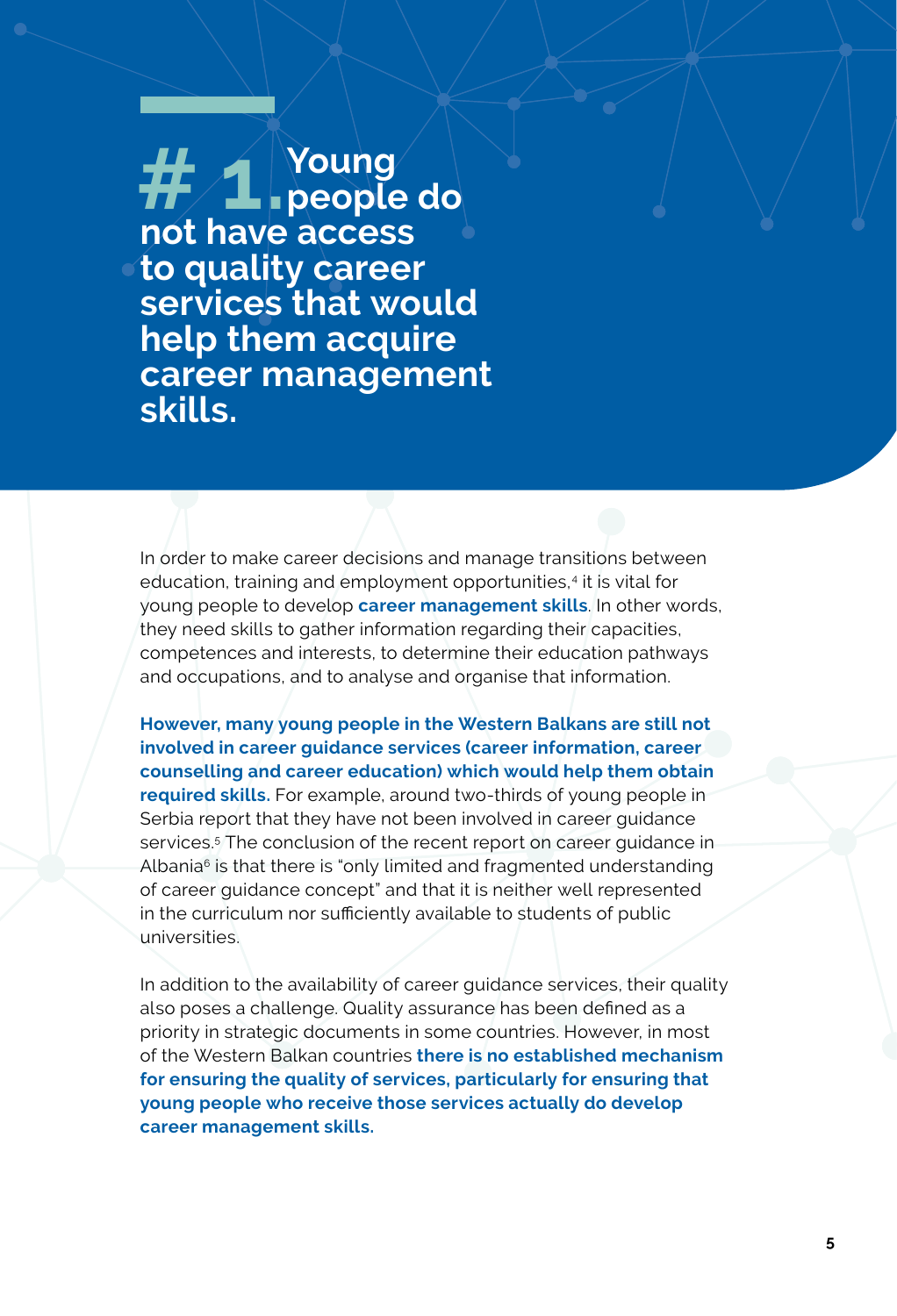Quality assurance has been set as a priority in strategic documents in Montenegro and in one of the political entities in Bosnia and Herzegovina (the Federation of Bosnia and Herzegovina). Their strategic documents lay down specific steps to be undertaken to establish quality standards for all service providers. In Serbia, the quality standards have recently been developed by the Working Group comprising representatives of key stakeholders.

Although the absence of quality assurance has also been noted in other countries, the development of quality standards has not been put on their agenda. For instance, it has been emphasized that no evaluation is carried out for the career guidance module, which is an extracurricular activity for students in the last grade of compulsory education in Albania<sup>7</sup> . Similarly, it has been recognized that the main mechanism for monitoring and ensuring the quality of services available in the FYR Macedonia<sup>8</sup> is the measuring of the number of users reached and that the overall quality framework is missing. The situation regarding the quality of career guidance services calls for the establishment of standards in this area.

Young people from remote and rural areas find it particularly challenging to access support in career guidance. For example, as our consultations revealed, young people from such areas in Kosovo have difficulty accessing career centres as they are located only in university centres.

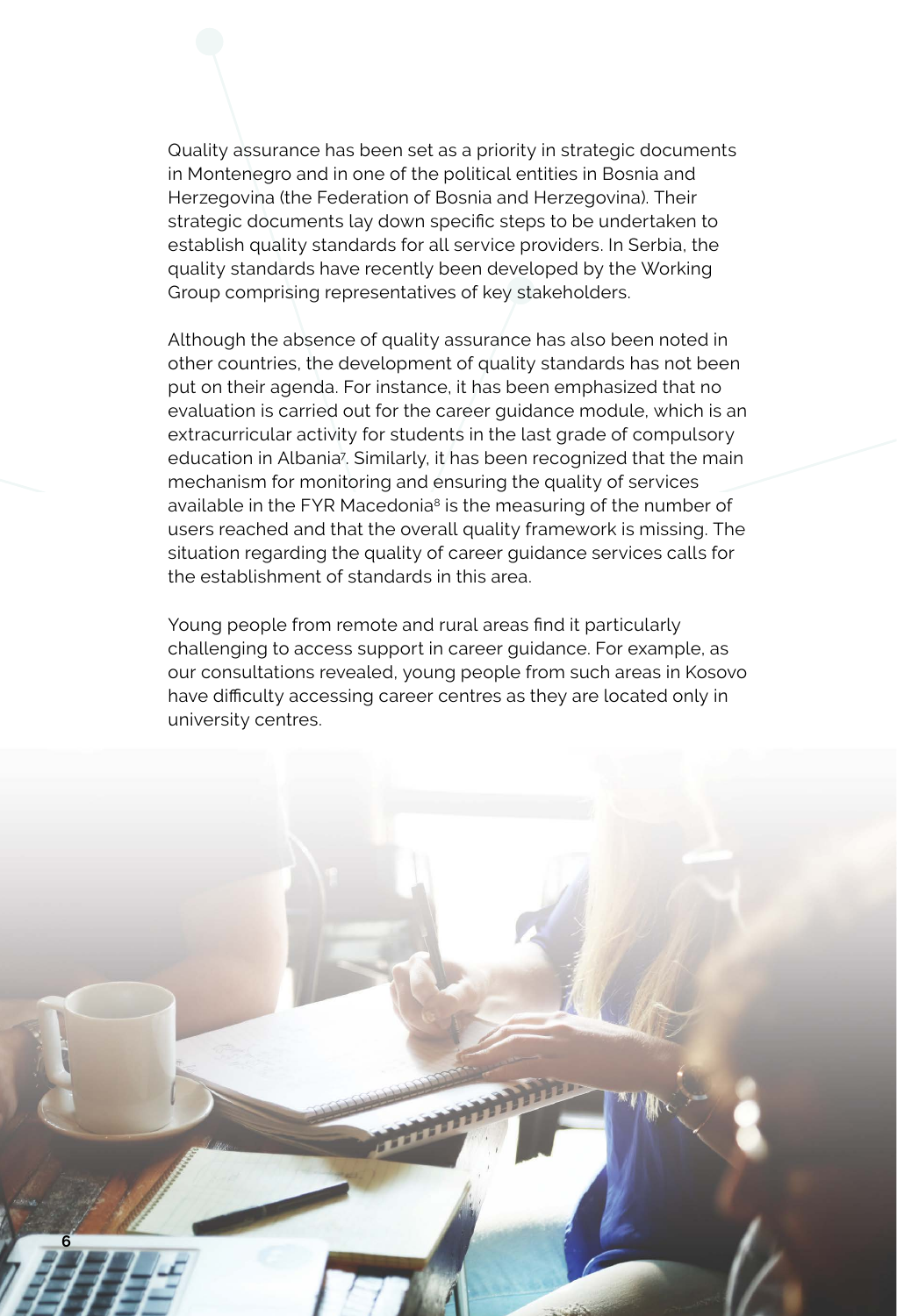**# 2.The lack of coordination and cooperation among the key stakeholders hinders young people from easily identifying which career guidance services are available to them.**

Even though there are various institutions involved in career guidance provision, there are no **established and effective mechanisms for coordination and communication among them**. These mechanisms are crucial both from the perspective of policy – to avoid policy fragmentation and duplication of effort, and from the perspective of young people – to easily identify what is available to them.9 Furthermore, they are particularly important where a coordinated response from multiple providers is needed, such in the case of providing guidance to young people not in employment, education or training.

Each of the Western Balkan countries **has specific institutions in charge of youth career guidance**. In all countries, they include the ministry in charge of education and the ministry in charge of employment, while in some countries certain responsibilities in this area are undertaken by institutions in charge of youth and educational institutions. In some cases, institutions at the local level and youth offices also have a role. Moreover, Euroguidance centres have been established in Serbia, Montenegro and FYR Macedonia for the purpose of promoting the European dimension in guidance and providing quality information on lifelong guidance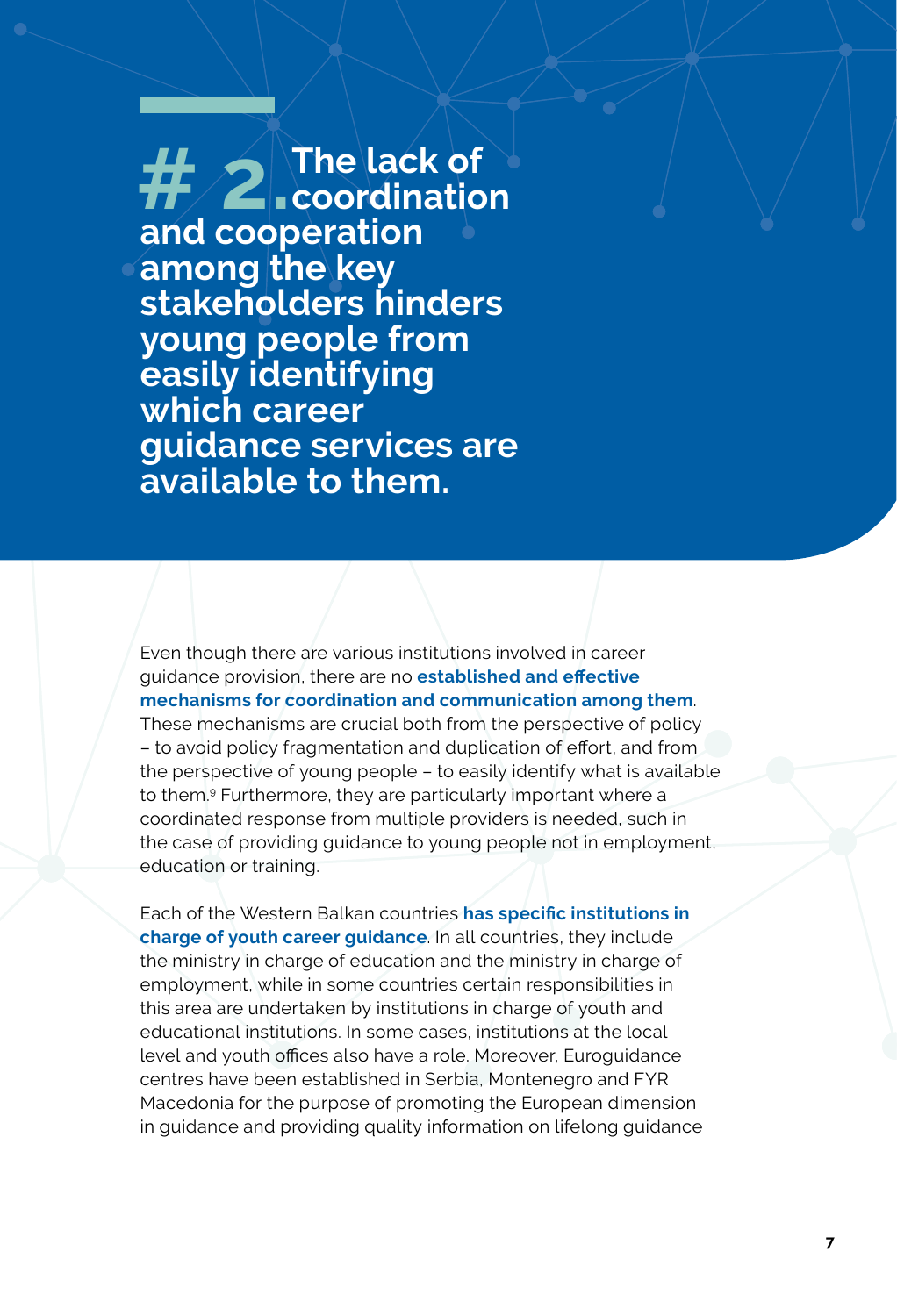and mobility for learning purposes. Furthermore, in most of the countries, international organizations are involved in career guidance by providing support for its development. In some cases, civil society organizations are also engaged in developing guidance policies as members of working groups and implementing them through projects.

To achieve coordination and cooperation among these various institutions, the majority of the Western Balkan countries have tested some approach. However, **attempts at establishing a mechanism for coordination of career guidance**, either through forming a new coordination body or through signing protocols of cooperation between key actors, **have not proven to be entirely effective and**  sustainable. For instance, in Serbia<sup>10</sup>, the national resource centre for career counselling and guidance, whose one of the functions should have been to ensure the overall coordination of the system of career guidance and counselling, has been foreseen in the Strategy for Career Guidance but not established. Similarly, in Kosovo, the Policy Forum for Career Education and Guidance was established within the project in 2006 as a mechanism of policy coordination in career guidance. Even though this was an excellent idea, in practice, the forum did not succeed to include all stakeholders in the area of career guidance in the country<sup>11</sup>; it was project-led and sustaining the mechanism was impossible upon the finalisation of the project.

**8**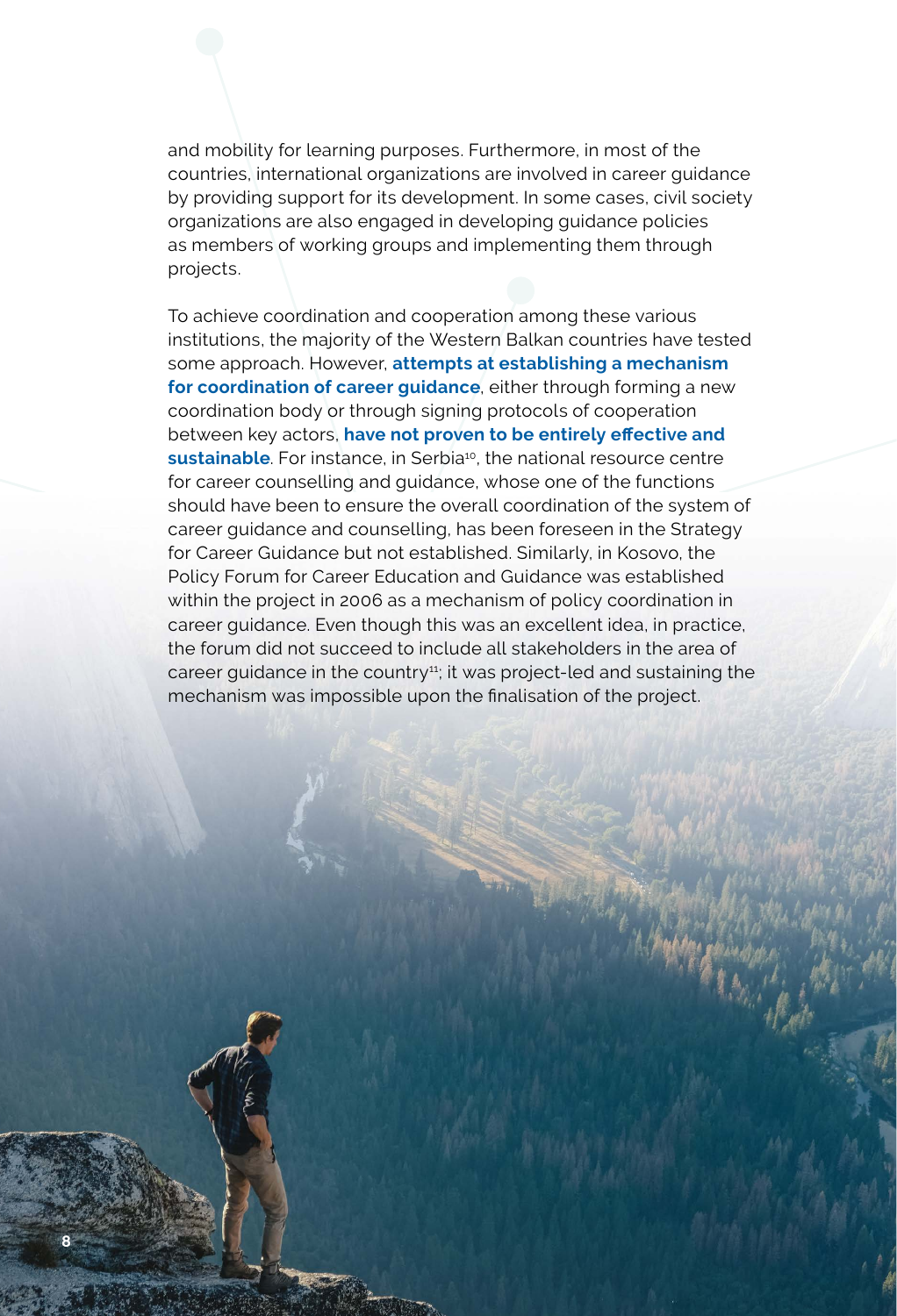# **# 3. Youth access to reliable career-related information is limited.**

Reliable career-related information<sup>1</sup>, which is supported by evidence and derived from dependable sources, is crucial for young people and is an important prerequisite for successful realization of other career guidance services – career counselling and career education. **However, youth access to comprehensive and nonbiased information is limited.** Our desk analysis has shown that, in all countries, there are some web-based and print-based materials providing information on education, training options and occupations, which are available through national employment agencies, educational institutions, the private sector, and civil society organizations. However, they are not comprehensive and integrated, or delivered in a youth-friendly manner.

#### **Even when information exists, it is not transformed into userfriendly and usable learning material for career guidance and distributed through channels young people most frequently use.**

This is particularly worrying in the case of labour market information. For instance, the most frequently mentioned channels for the dissemination of results<sup>12</sup> on skill needs in the Western Balkan countries are reports and websites, and rarely is it the case that they are disseminated via social media. Moreover, the information obtainable through reports and websites is not presented in a youth-friendly manner. It has been noted that in Albania,<sup>13</sup> there are difficulties in translating labour market information into user-friendly career information relevant for different youth career development stages.

<sup>1</sup> Career-related information includes information on education and training options, education pathways and occupations, as well as labour marker information (such as trends in employment and information on skills in high demand in the labour market).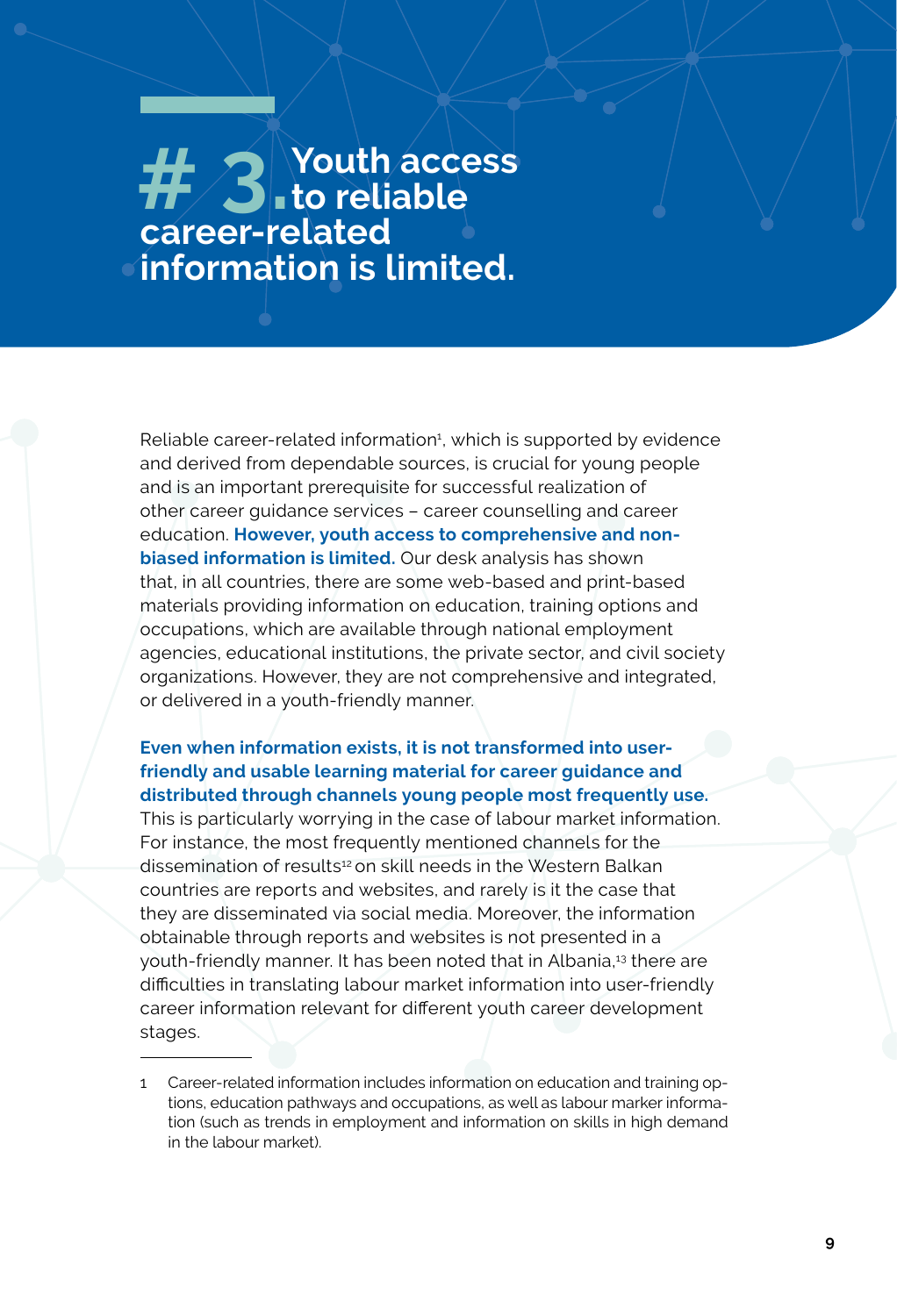Moreover, in the context of increasing regional mobility, particularly the mobility of labour force across countries, it is important to ensure that relevant information is available to interested job seekers. Namely, one of the recognized obstacles for regional mobility is limited publically available information on job vacancies and the needed profiles. Key recommendations for improving the situation are the exchange of information about the skills required and the establishment of a regional web-portal for announcing available jobs.14 As in the case of national systems for providing career information, an important prerequisite that is emphasized is the collection of sound and consistent data on local and regional skill needs.15 The development of a **regional web-based career information system is also relevant for young people and for increasing youth mobility**.

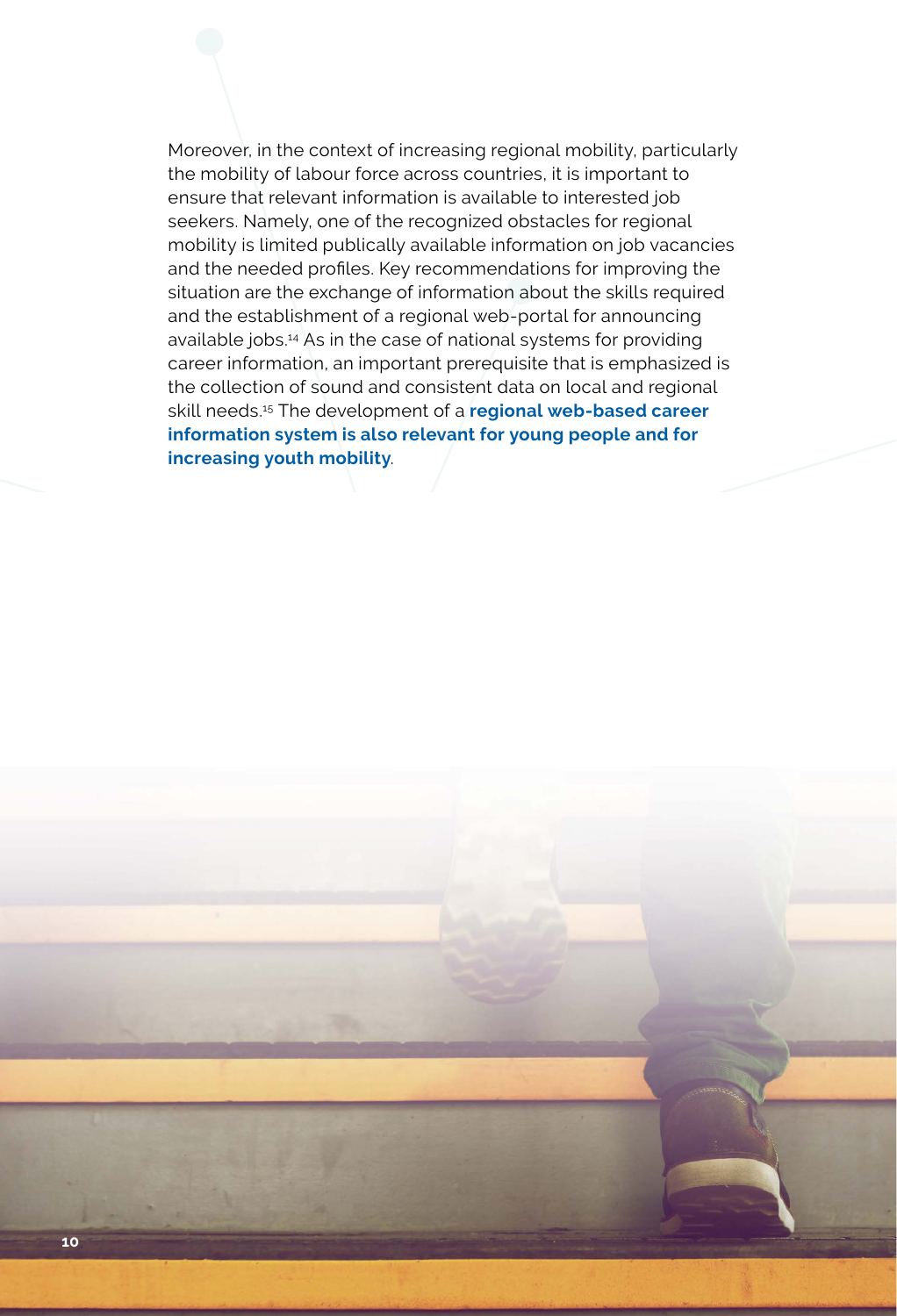**# 4. The quality of traineeships undertaken by young people is not ensured.** 

Many young people who are trying to get a foothold in the labour market are faced with the "experience trap"; in other words, they cannot obtain their first job without previous work experience. One **way in which they can gain work experience is through traineeships** that provide them with on-the-job experience. Some young people do have the opportunity to undertake traineeships during their formal education, but this is not always the case or those traineeships do not equip them with appropriate skillset sought by employers. Therefore, there is a tendency to organize traineeships outside of the regular curriculum, which are referred to as "traineeships in the open market".

At the EU level, there is **an accepted set of quality dimensions,** 16 which stipulate that traineeships, including traineeships in the open market, should be based on a written agreement, that learning and training objectives should be clarified, that rights and working conditions of trainees should be respected in accordance with applicable laws, that traineeships should have a reasonable duration, that the competences acquired should be recognized and validated and that traineeship providers should include in their vacancy notices information on the terms and conditions of the traineeship.

In the Western Balkan countries, **there is a general lack of data on the number of traineeships and young people** who pursue them, and the lack of information on the quality of those traineeships. The issue of quality equally refers to traineeships in the open market and traineeships that are part of youth employability policies, whereby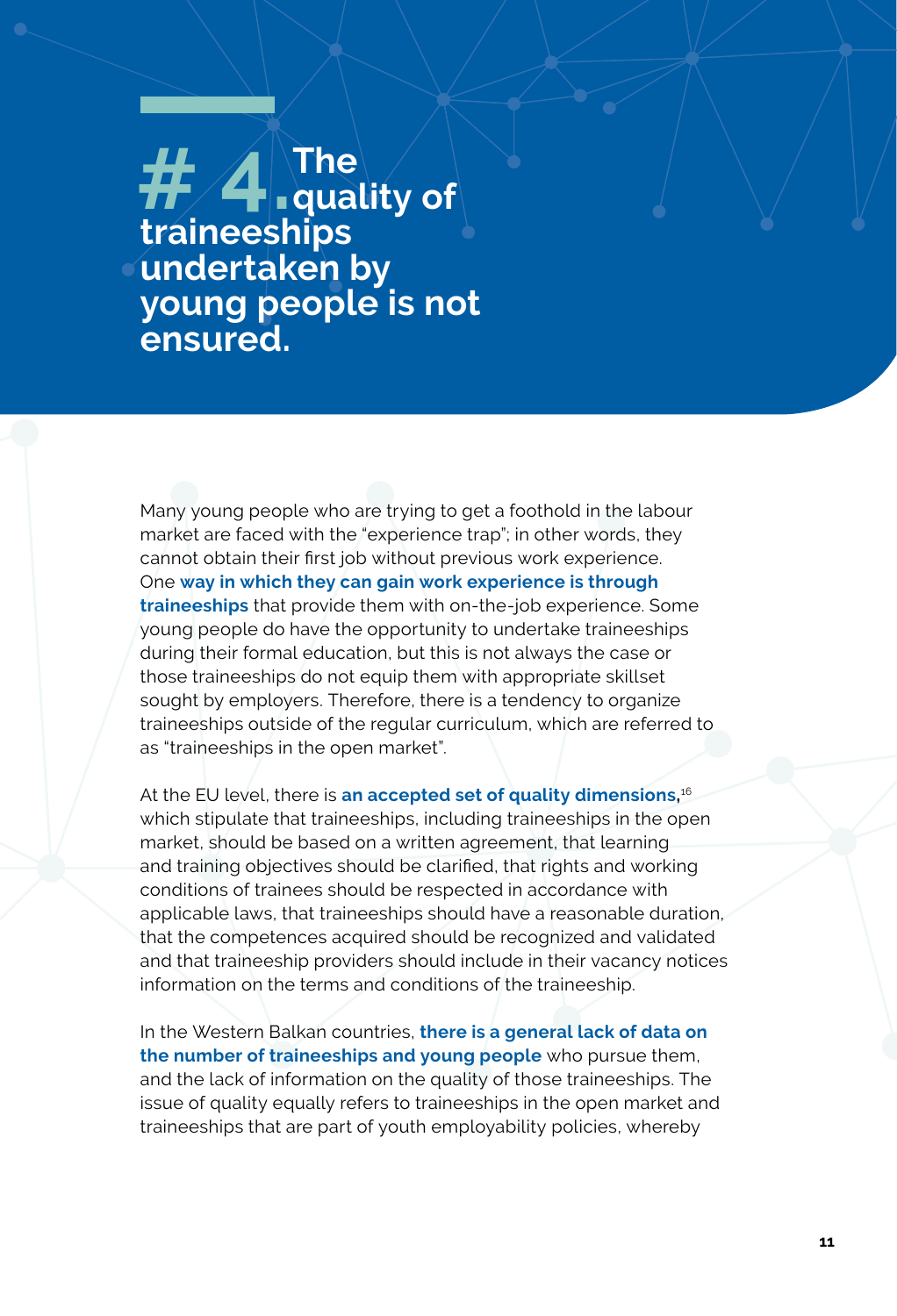there is a greater risk that the former will not provide young people with meaningful learning experience. **The available data show a worryingly low quality of traineeships overall.** In Serbia, there is an annual survey that includes a set of questions on the quality of traineeship programmes. Among the total number of young people who participated in traineeship programmes in Serbia in 2017, threequarters of them participated in at least one programme without having signed a written contract, and according to the data from 2015, 50 per cent were without mentors.17 In Montenegro, the 2014 data 18 on the quality of the Government traineeship programmes for higher education graduates suggest that even though the majority of young people reported having adequate learning and working conditions, it was not always the case.

One way of ensuring the quality of traineeships, besides promoting quality dimensions, is by enacting legislation or issuing guidelines to regulate the content and the implementation of traineeships. The review conducted in 2016 and presented in the *Staff Working Document on Applying the Quality Framework for Traineeships<sup>19</sup>* found that all 28 Member States have regulatory frameworks covering at least some form of traineeships outside of the regular curriculum and that eight of them have specific regulations on both ALMP-type and open market traineeships. However, none of the Western Balkan countries **has a regulatory framework for traineeships, which could also include traineeships organized in the open market**.

Contract

**12**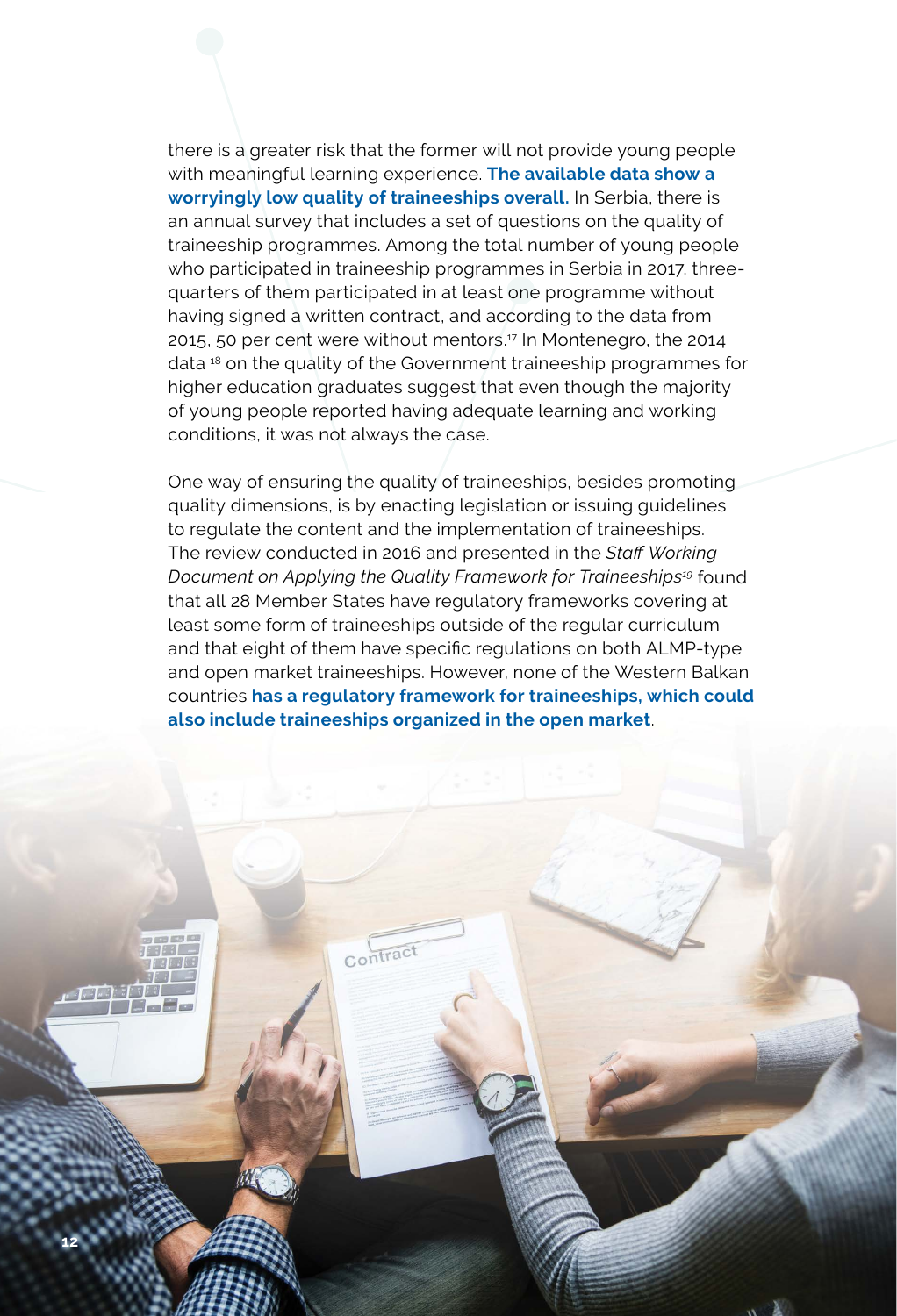# **# 5. Training on youth employability skills is not fully utilized.**

Both employers and young people believe that **key employability skills2, which are in high demand on the labour market, are insufficiently developed through formal education**. Although the education reforms are in progress, there still will not be many opportunities for young people to improve their skills and their employment chances until these reforms have been properly implemented. **Non-formal education offers a solution** and previous research studies<sup>20</sup> indicate that there are employability skills that can be developed in this way. In particular, specific training for improving employability skills can be utilized.

The results of our desk analysis indicate that, apart from a few programmes carried out by public employment services, this type of training is **carried out by private non-formal education providers**  (such as foreign language schools or IT and computer skills training providers) and **civil society organizations** working with youth (mostly aimed at the improvement of communication skills, teamwork skills, leadership, organizational and entrepreneurial skills). Unlike the programmes organized by private organizations that are expensive for some young people, the programmes offered by civil society organizations are free. Nevertheless, during our consultations, several other issues were identified, which prevent these forms of training to be fully utilized – their availability, quality and accessibility.

2 Employability skills refer to the skills that enhance the ability to secure and retain a job, progress at work and cope with change. They encompass skills that are important to acquire for all sectors and occupational fields: communication skills, teamwork skills, foreign language skills, desire for learning and self-improvement, IT and computer skills, ability to adapt and flexibility, problem-solving skills, work ethics, ability to work under pressure, planning and organizational skills and entrepreneurial skills.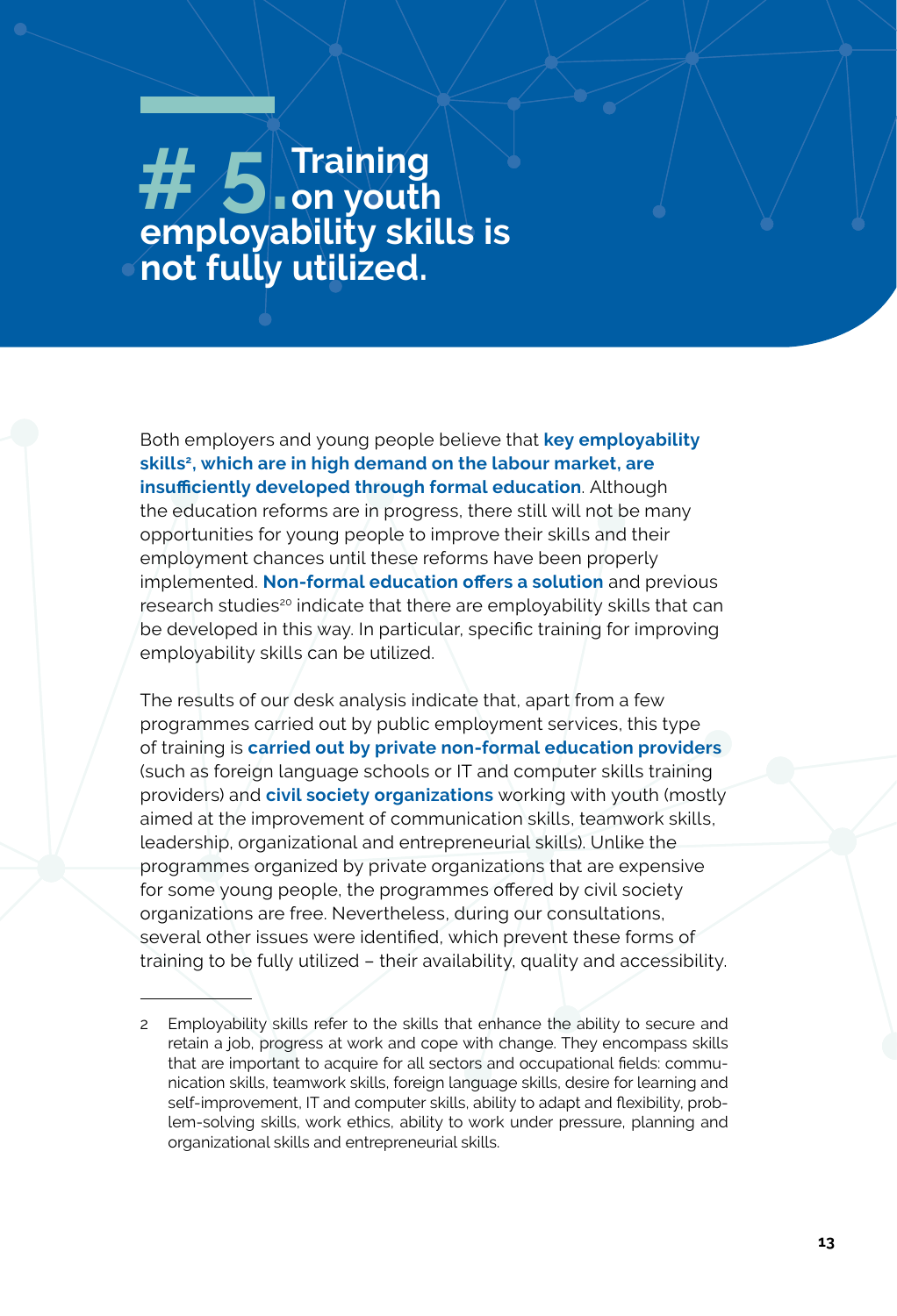**Training programmes for improving employability skills organized by civil society organizations working with youth are not sufficiently available.** These programmes are supported by international donors or through government funds. Namely, the training courses are organized within projects and there is often no possibility of continuation upon their conclusion, which means that they are not always available to young people.

**Another issue regards the quality of training, in particular its effectiveness, which is not always monitored.** The effectiveness should be monitored on several levels – from following the satisfaction of young people involved in the training, to determining how the training developed their skills, whether they apply them in their everyday context and whether the training led to employment. Moreover, the impact evaluation can be carried out in order to determine the effects of the training on people and society. From the aspect of policy, the verification of the quality of conducted training courses can be useful in determining whether they should be upscaled. In addition, it can help young people decide which training to take up.

Lastly, there is an issue of the **accessibility of this type of training for all groups of young people**. In particular, young people from remote and rural areas are at risk of not being included in this type of training courses, despite the fact that providing young people from rural areas with both technical and non-technical (soft) skills training has proven effective.<sup>21</sup> Another issue to be addressed is the targeting of training courses to ensure that they involve young people who are in the greatest need of developing these skills.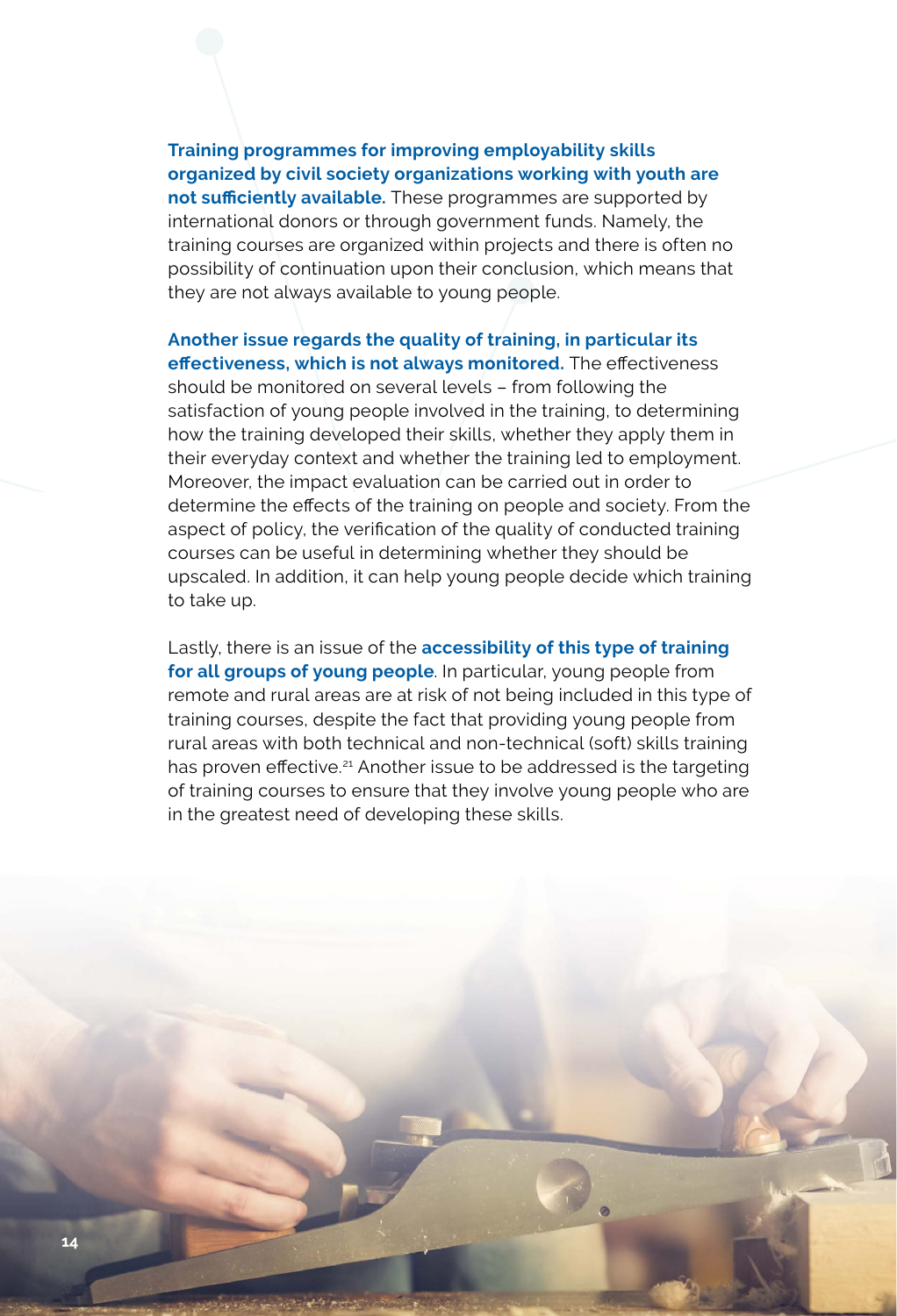### **Conclusions and recommendations**

Youth employment is a pressing issue in the Western Balkan countries and the immense importance of improving youth employability, particularly the skills they possess, has been recognized. Namely, specific policy measures for career guidance, traineeships for young people and training on youth employability skills have been implemented and there are multiple examples of good practices in the area of youth employability, which provide a good basis for mutual cooperation.

However, there are some challenges that pose obstacles to successful implementation of youth employability policies. In the area of career guidance, they are related to insufficient cooperation and coordination among institutions involved in providing career guidance and the mechanism for ensuring the quality of the provided services. Moreover, there is a substantial lack of valuable career information that is crucial for young people to make wellinformed decisions. Regarding traineeships, there is no precise data regarding the number of young people who undertake traineeships in the labour market on their own initiative in the Western Balkan countries, or data regarding their quality; therefore, there is currently insufficient information to identify gaps and design measures aimed at increasing the number of quality traineeships. An additional obstacle is the inadequate regulatory framework for traineeships in general. Finally, training for improving employability skills of young people is not fully utilized as there are issues regarding the availability, the quality and the accessibility of this measure.

Based on the identified policy issues, a broad set of **recommendations** that address them can be proposed.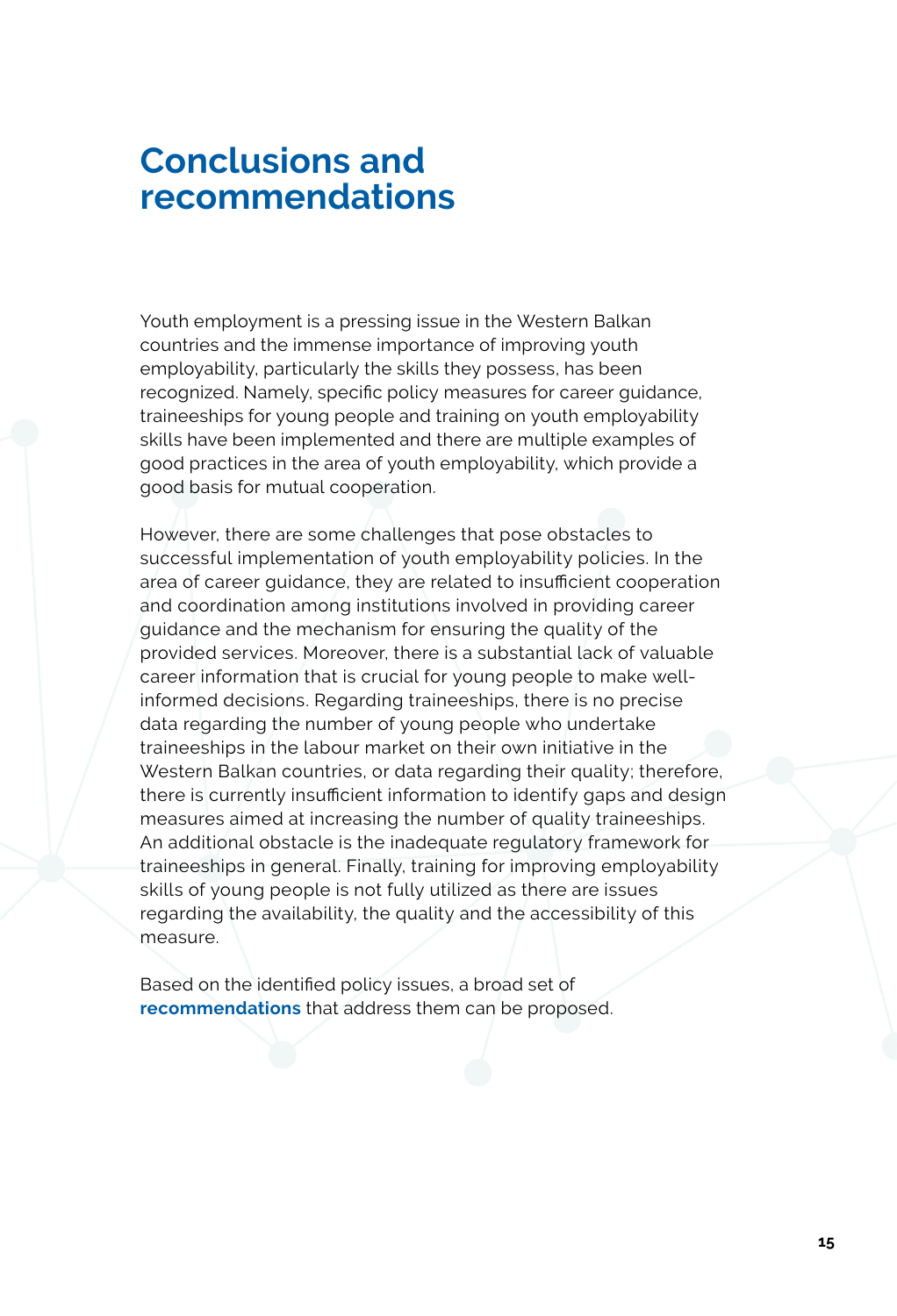*Recommendations for cooperation between public institutions and civil society organizations at the national level:* 

**(1)** In order to avoid policy fragmentation and duplication of efforts, as well as to facilitate young people's access to career guidance services, **governments of the Western Balkan countries should adopt a decision on establishing national Working Groups** for the development of guidance policies and systems, which will gather **both government representatives from education, employment and youth policy sectors and representatives of other stakeholders**, including civil society organizations. Ministries in charge of education, employment and youth (if it exists) can take turns in convening working groups and covering the related expenses, depending on the task that the working group is in charge of.

(2) In order for all young people to have access to quality support in enhancing their career management skills, **minimum standards for career guidance services should be developed through the work of the working groups**, including all national stakeholders.

(3) In order to ensure that career-related information is accessible to young people, **a national online information system combining all available information should be set up.** Individual ministries (in charge of education, employment or youth) can directly be responsible for the production of career information or they can contract out the private sector or civil society organizations for that purpose. Young people in particular should have an active role in the production of this type of information to ensure that it is in line with their needs.

> **The dissemination of existing career-related information** should be made available to young people through multiple channels, including social media, in a manner accessible to them. This can be done in cooperation with civil society organizations working with young people or delegated to them.

**Public institutions should develop and/or improve the (4)regulatory framework for traineeships in line with the quality standards** outlined in the EU Recommendation on a Quality Framework for Traineeships, which would also regulate traineeships in the open market. **Civil society organizations** can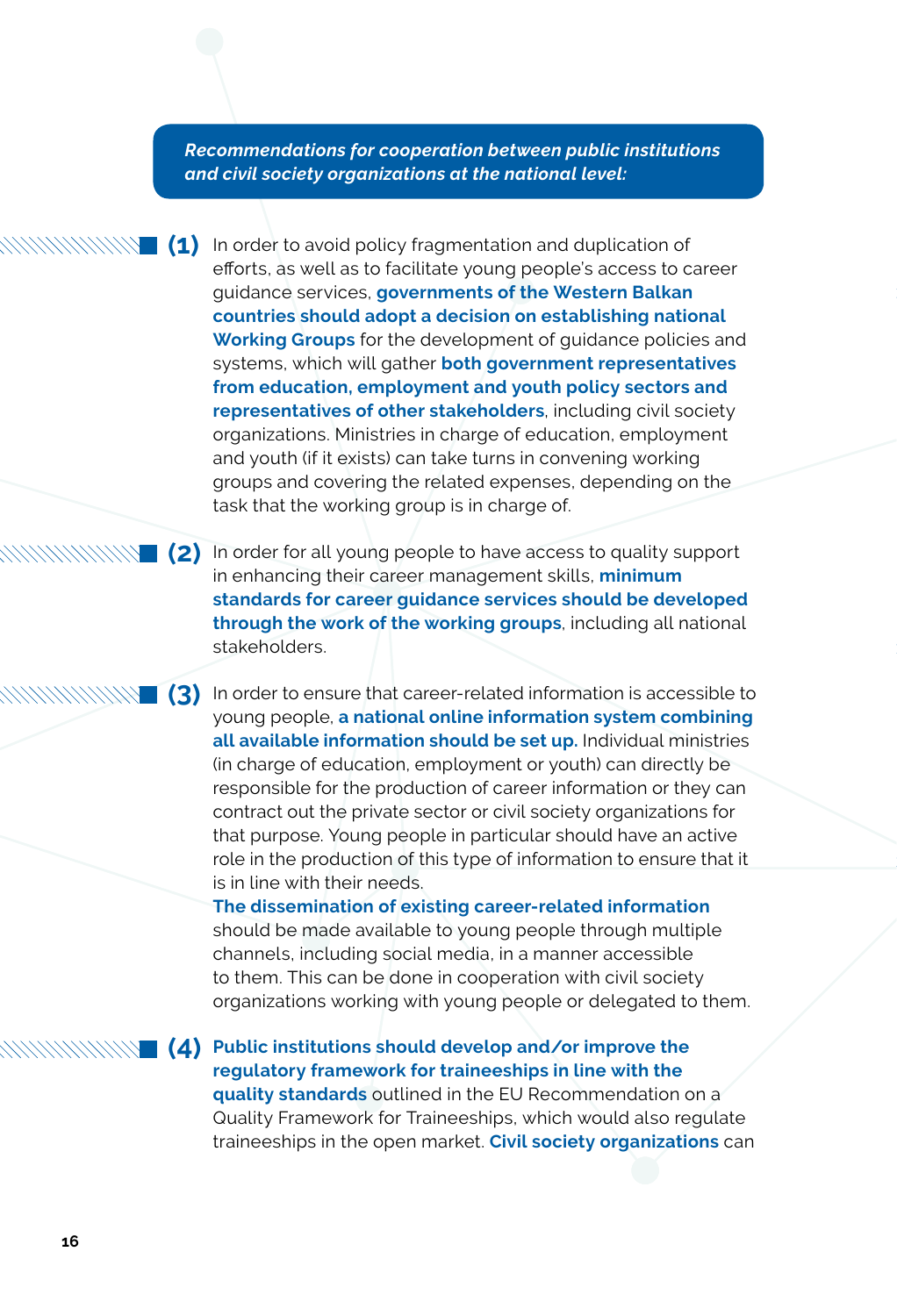use existing initiatives for changing labour regulations, adopting national traineeship programmes or introducing quality elements for traineeships, **to advocate the establishment of a supporting regulatory framework for all types of traineeships**, including those organized in the open market.

**Public institutions should collaborate with civil society (5)organizations in organizing effective employability skills training (or delegate the training delivery to them)**. The prerequisite is that the quality of the training is evaluated by third parties / independently from training provider organisations. The institution in charge of creating and monitoring the implementation of policy measures relating to employability skills training should commit to a target number of young people from rural and remote areas to reach out to.

11111

*Recommendations for cooperation between public institutions and civil society organizations at the regional level:*

A regional survey to be conducted **in all Western Balkan (1) countries should include a set of questions aimed at collecting data on the involvement of young people in traineeships and the quality of those traineeships.** This data should further be used by public institutions and civil society organizations to identify gaps and design measures aimed at increasing the offer and ensuring the quality of the traineeships offered in the open market.

A **regional web-platform that would gather information (2) on mobility** (labour market information, conditions for youth labour mobility across the Western Balkan countries, resources in each of the Western Balkan countries intended for career development) should be established. A regional network of civil society organizations and public institutions working in this area can undertake this task.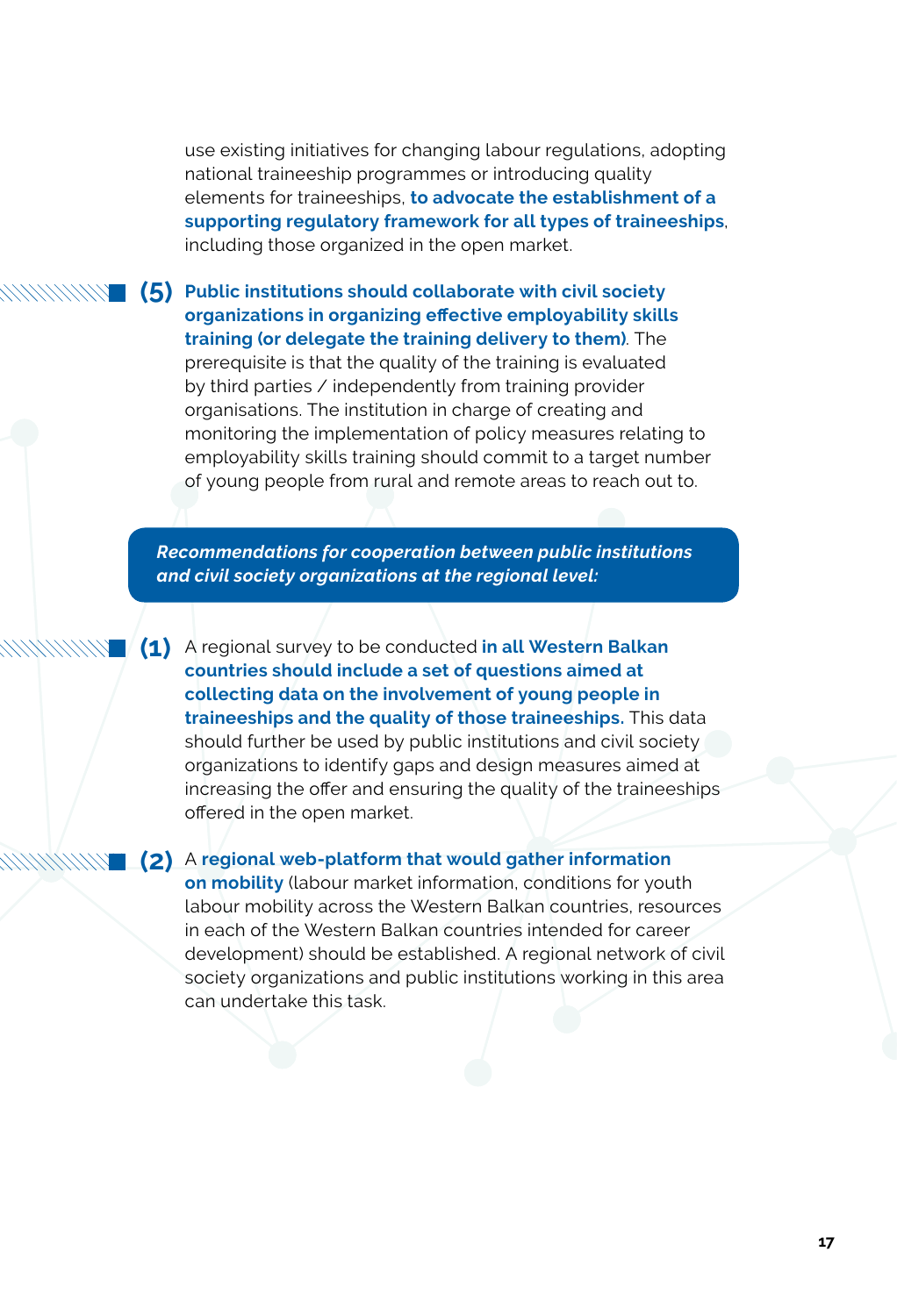- 1 E.g. Hooley, T. (2014). The evidence base on lifelong guidance: A guide to key findings for effective policy and practice. University of Derby, UK: ELGPN; Broeki, S., Hogarth, T., Baltina, L. & Lombardi (Fondazione Giacomo Brodolini) Skills development and employment: Apprenticeships, internships and volunteering; Souto-Otero, M., Ulicna, D., Schaepkens, L., & Bognar, V. (2013). Study on the impact of Non-Formal Education in youth organizations on young people's employability. In Brussels: European Youth Forum.
- 2 E.g. Commission (2016). Communication: A New Skills Agenda for Europe - Working together to strengthen human capital, employability and competitiveness; Council of the European Union (2008). Better Integrating Lifelong Guidance into Lifelong Learning Strategies. 15030/08. EDUC 257 SOC 653; Council of the European Union (2014). Council recommendation on Quality Framework for Traineeships. 2014/C 88/01.
- 3 Batelić, J., Cvetkovska, E., Dedić, A., Đurović, A., Jevtović, B., Josifovska, M., Knežević, M., Nasufi, I., Pešić, S., Topalli, I. (2017). (Ed.). The Regional Youth Employability Skills Portfolio. Belgrade: Belgrade Open School, http://www.bos.rs/rs/uploaded/ Portfolio%2025\_7.pdf
- 4 Sultana, R.G. (2012). Flexicurity. Implications for lifelong career guidance. ELGPN Concept Note No.1. ELGPN University of Jyväskylä, Finland. [Online].
- 5 Ministry of Youth and Sports. (2017). The position and needs of young people in Serbia. Ministry of Youth and Sports: Belgrade.
- 6 Ademi B. & Avxhiu, S. (2017). Review of current state of Career Guidance and counseling in Albania. Available at: [http://](http://risialbania.al/index/wp-content/uploads/2017/03/Review-of-current-state-of-Career-Guidance-and-counseling-in-Albania.pdf) [risialbania.al/index/wp-content/uploads/2017/03/Review-of](http://risialbania.al/index/wp-content/uploads/2017/03/Review-of-current-state-of-Career-Guidance-and-counseling-in-Albania.pdf)[current-state-of-Career-Guidance-and-counseling-in-Albania.](http://risialbania.al/index/wp-content/uploads/2017/03/Review-of-current-state-of-Career-Guidance-and-counseling-in-Albania.pdf) [pdf](http://risialbania.al/index/wp-content/uploads/2017/03/Review-of-current-state-of-Career-Guidance-and-counseling-in-Albania.pdf)
- 7 Ademi B. & Avxhiu, S. (2017). Review of current state of Career Guidance and counseling in Albania.
- 8 [https://eacea.ec.europa.eu/national-policies/en/content/](https://eacea.ec.europa.eu/national-policies/en/content/youthwiki/34-career-guidance-and-counselling-former-yugoslav-republic-macedonia) [youthwiki/34-career-guidance-and-counselling-former](https://eacea.ec.europa.eu/national-policies/en/content/youthwiki/34-career-guidance-and-counselling-former-yugoslav-republic-macedonia)[yugoslav-republic-macedonia](https://eacea.ec.europa.eu/national-policies/en/content/youthwiki/34-career-guidance-and-counselling-former-yugoslav-republic-macedonia), accessed on 27.08.2018.
- 9 Lifelong Guidance Policy Network (2015). Guidelines for Policies and Systems Development for Lifelong Guidance: A Reference Framework for the EU and for the Commission. European Lifelong Guidance Policy Network. Jyväskylä: ELGPN. [Online].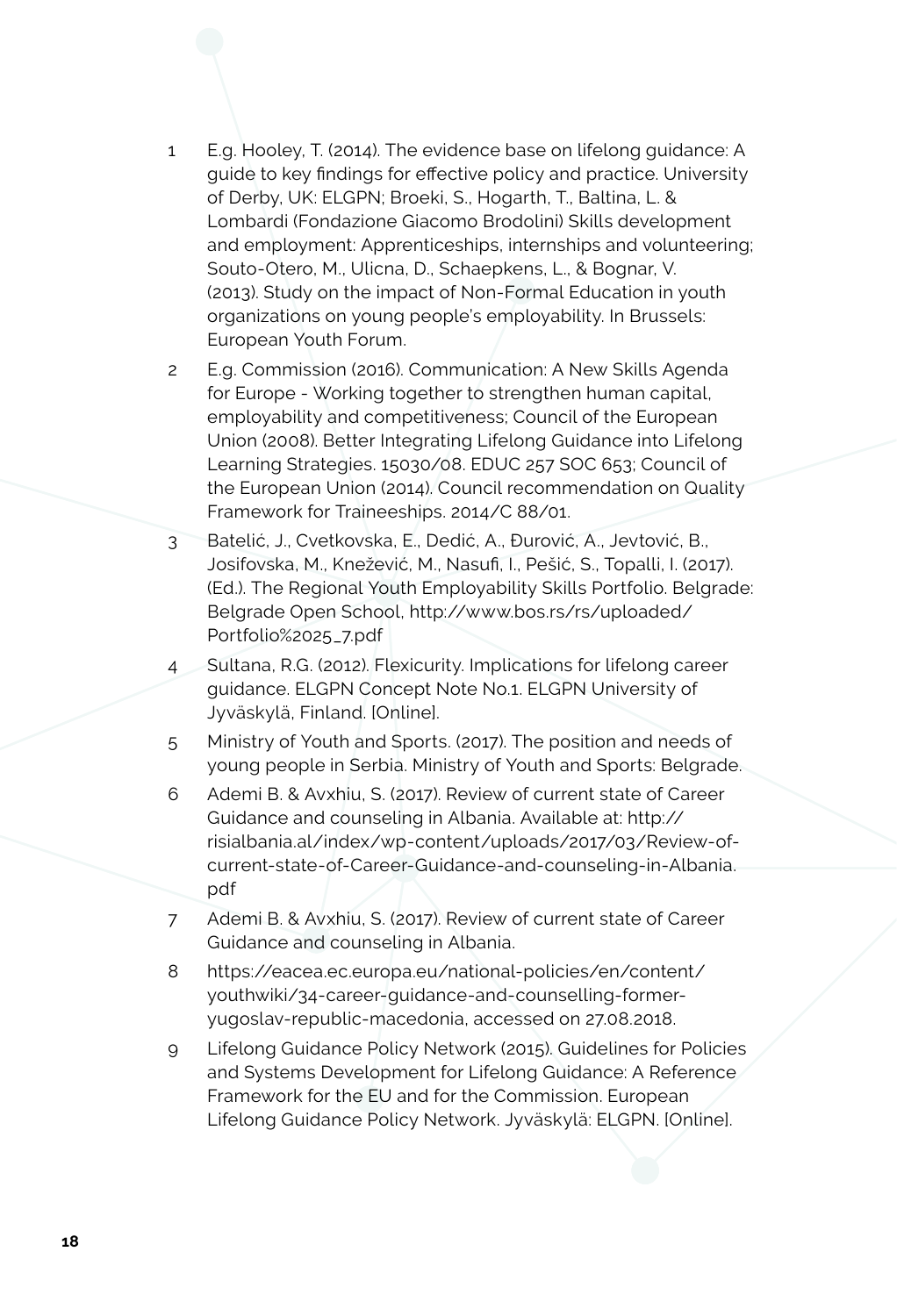- 10 The Strategy of Career Guidance and Counselling in the Republic of Serbia and its Action Plan (2010-2014), accessed on 27.08.2018.
- 11 Zelloth, H. (2008). Career guidance policy and practice in Kosovo. Review of progress and feasibility of future intervention.
- 12 ETF (European Training Foundation), Skills needs identification and skills matching in South Eastern Europe, ETF, Turin, 2016.
- 13 Ademi b. & Avxhiu, s. (2017). Review of current state of Career Guidance and counseling in Albania.
- 14 Shani, N., & Vidovic, H. (2015). Labour Mobility as a Factor of Development in South-East Europe: Regional Overview. T. Dedovic (Ed.). Regional Cooperation Council.
- 15 World Bank. 2017. Western Balkans: Regional economic integration issues notes (English). Washington, DC: World Bank.
- 16 Council of the European Union (2014). Council recommendation on Quality Framework for Traineeships. 2014/C 88/01.
- 17 Ministry of Youth and Sports. (2015).The position and needs of young people in Serbia. Ministry of Youth and Sports: Belgrade.
- 18 Association for Democratic Prosperity Zid. (2014). The report on the assessment of the effects of policies which regulate traineeships in Montenegro.
- 19 European Commission. 2016. Applying the Quality Framework for Traineeship, Commission Staff Working Document, COM 646, (Luxembourg, Publications Office of the European Union).
- 20 Bath University/GHK Consulting. (2012). Research Study on the Impact of Non-Formal Education in Youth Organisations on Young People's Employability. European Youth Forum; Marković D. & Džigurski S. (2014). The impact of non-formal learning in youth work on young people's employability. National Association of Youth Workers, Novi Sad.
- 21 International Labour Association. Youth in the Rural Economy, https://www.decentjobsforyouth.org/wordpress/wp-content/ uploads/2017/11/Thematic-Plan-3-Youth-in-the-Rural-Economy.pdf, p.7, accessed on 27.08.2018.